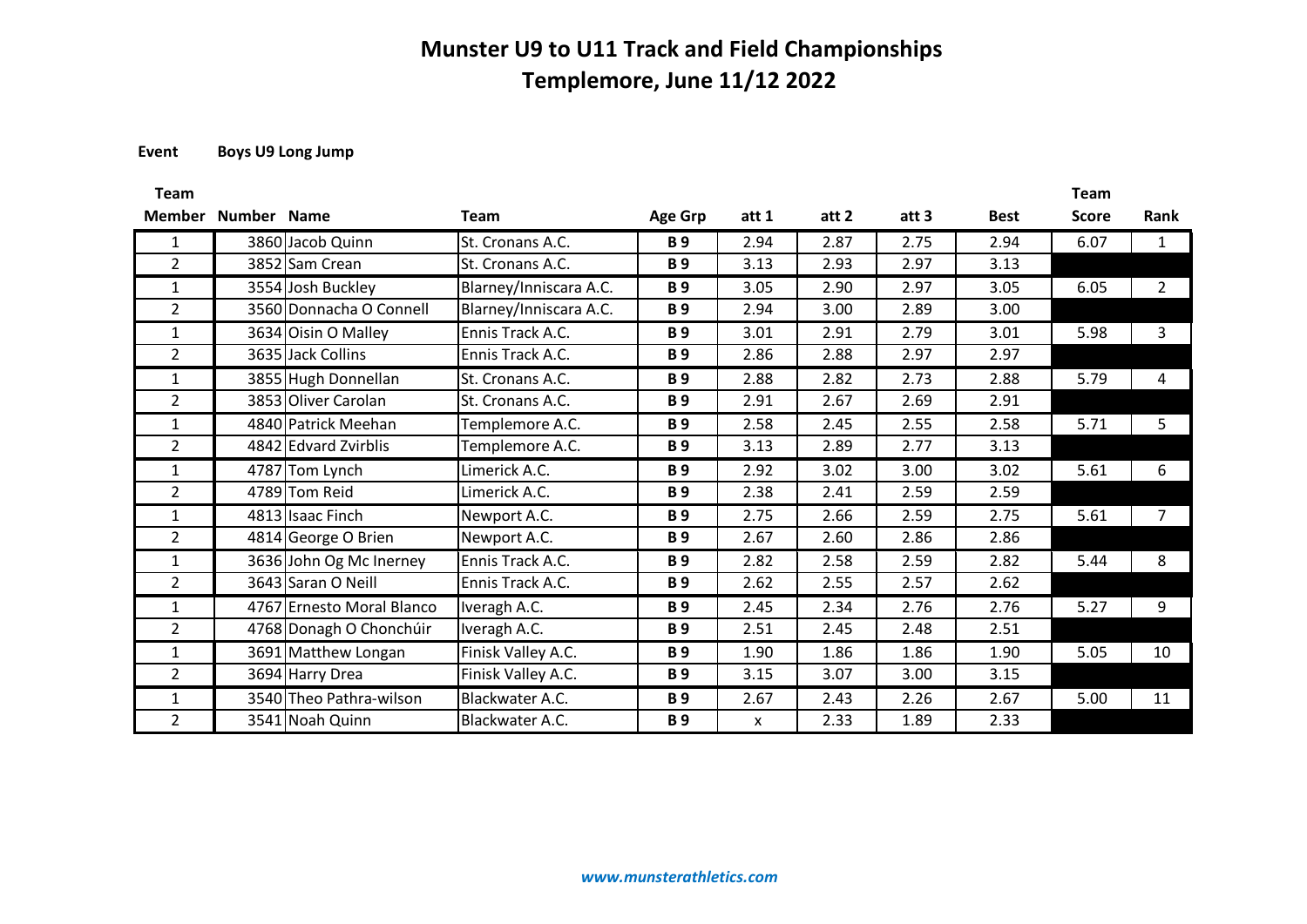### **Event Boys U9 Turbo Javelin**

| <b>Team</b>   |        |                           |                        |                       |       |       |       |             | <b>Team</b>  |      |
|---------------|--------|---------------------------|------------------------|-----------------------|-------|-------|-------|-------------|--------------|------|
| <b>Member</b> | Number | <b>Name</b>               | <b>Team</b>            | <b>Age Grp</b>        | att 1 | att 2 | att 3 | <b>Best</b> | <b>Score</b> | Rank |
|               |        | 3858 Nathan Ryan          | St. Cronans A.C.       | <b>B</b> <sub>9</sub> | 15.27 | 13.36 | x     | 15.27       | 27.84        |      |
|               |        | 3855 Hugh Donnellan       | St. Cronans A.C.       | <b>B</b> <sub>9</sub> | 12.57 | x     | 11.69 | 12.57       |              |      |
|               |        | 4839 Thomas Bourke        | Templemore A.C.        | <b>B</b> <sub>9</sub> | x     | 7.83  | x     | 7.83        | 19.39        |      |
|               |        | 4841 Cillian Stone        | Templemore A.C.        | <b>B</b> <sub>9</sub> | 10.21 | 11.56 | 7.97  | 11.56       |              |      |
|               |        | 3555 Andrew O Sullivan    | Blarney/Inniscara A.C. | <b>B</b> <sub>9</sub> | 8.44  | 9.26  | 9.31  | 9.31        | 18.20        | 3    |
| 2             |        | 3560 Donnacha O Connell   | Blarney/Inniscara A.C. | <b>B</b> <sub>9</sub> | 8.89  | 8.67  | 8.41  | 8.89        |              |      |
|               |        | 3636 John Og Mc Inerney   | Ennis Track A.C.       | <b>B</b> <sub>9</sub> | 7.91  | 9.42  | 7.47  | 9.42        | 17.28        | 4    |
|               |        | 3643 Saran O Neill        | Ennis Track A.C.       | <b>B</b> <sub>9</sub> | 7.86  | 6.66  | 6.47  | 7.86        |              |      |
|               |        | 4767 Ernesto Moral Blanco | Iveragh A.C.           | <b>B</b> <sub>9</sub> | 9.85  | 9.40  | 9.59  | 9.85        | 15.34        | 5.   |
|               |        | 4768 Donagh O Chonchúir   | Iveragh A.C.           | <b>B</b> <sub>9</sub> | x     | 5.49  | x     | 5.49        |              |      |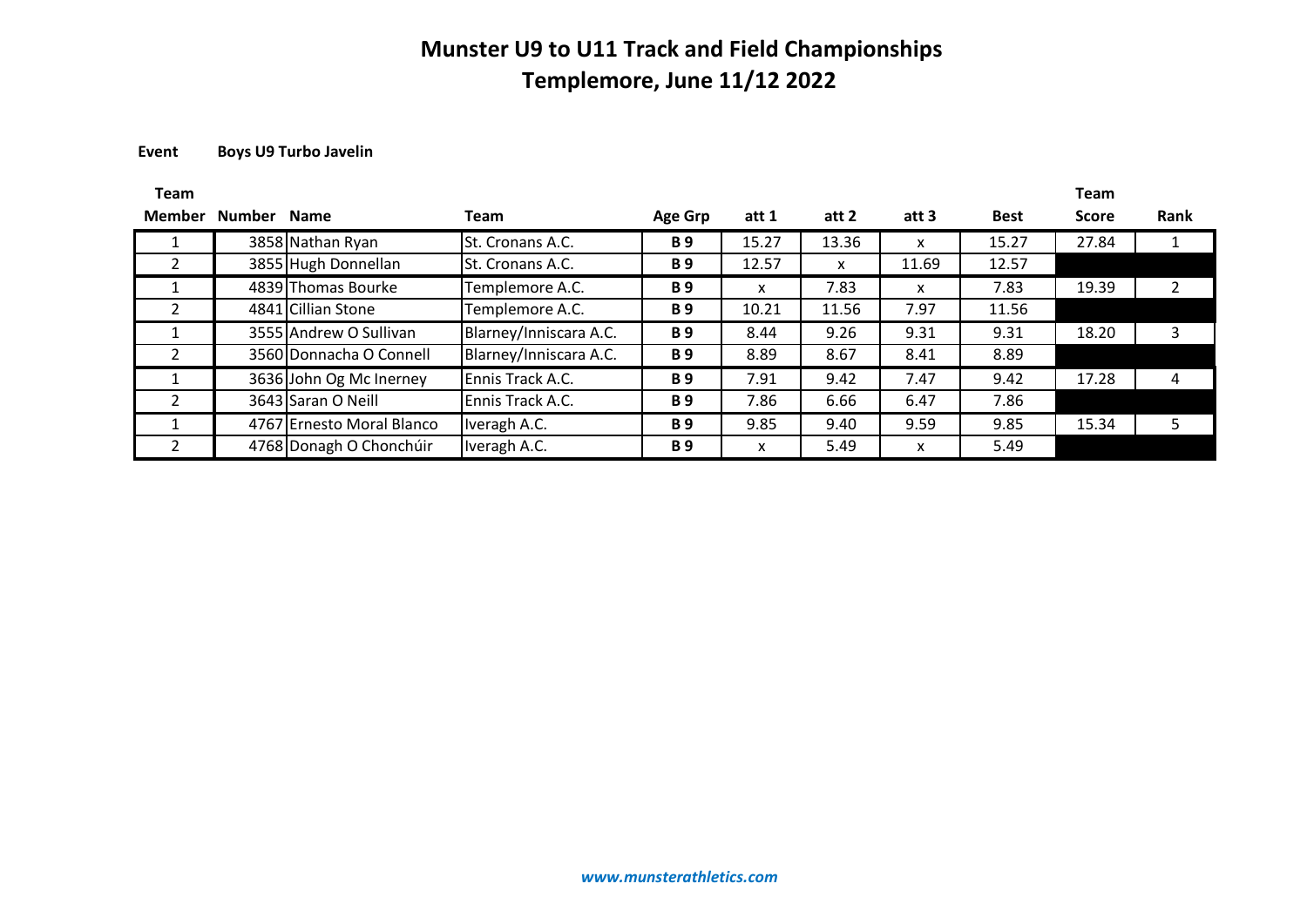**Event Boys U9 300m**

| <b>Team</b>    |             |                      |                        |                       | <b>Time</b> | Team         |                |
|----------------|-------------|----------------------|------------------------|-----------------------|-------------|--------------|----------------|
| <b>Member</b>  | Number Name |                      | <b>Team</b>            | <b>Age Grp</b>        | (seconds)   | <b>Score</b> | Rank           |
| 1              | 3852        | Sam Crean            | St. Cronans AC         | <b>B</b> <sub>9</sub> | 56.86       | 115.29       | 1              |
| $\overline{2}$ | 3860        | Jacob Quinn          | St. Cronans AC         | <b>B</b> <sub>9</sub> | 58.43       |              |                |
| $\mathbf{1}$   | 3740        | Patrick Galvin       | Kilmurray/Ibrickane    | <b>B</b> <sub>9</sub> | 53.75       | 117.39       | $\overline{2}$ |
| $\overline{2}$ | 3738        | Jack O' Keeffe       | Kilmurray/Ibrickane    | <b>B</b> <sub>9</sub> | 63.64       |              |                |
| $\mathbf{1}$   | 3555        | Andrew O Sullivan    | Blarney/Inniscara A.C. | <b>B</b> <sub>9</sub> | 62.68       | 119.13       | 3              |
| $\overline{2}$ | 3557        | Cathal Sheehan       | Blarney/Inniscara A.C. | <b>B</b> <sub>9</sub> | 56.45       |              |                |
| $\mathbf{1}$   | 3812        | Luke Robertson       | North Cork A.C.        | <b>B</b> <sub>9</sub> | 62.23       | 120.48       | 4              |
| $\overline{2}$ | 3813        | Sam Robertson        | North Cork A.C.        | <b>B</b> <sub>9</sub> | 58.25       |              |                |
| $\mathbf{1}$   | 4787        | Tom Lynch            | Limerick A.C.          | <b>B</b> <sub>9</sub> | 58.75       | 120.69       | 5              |
| $\overline{2}$ | 4788        | Conor Oliver         | Limerick A.C.          | <b>B</b> <sub>9</sub> | 61.94       |              |                |
| 1              | 3741        | Auden Bambury        | Leevale A.C.           | <b>B</b> <sub>9</sub> | 63.30       | 122.25       | 6              |
| $\overline{2}$ | 3742        | Matthew Creagh       | Leevale A.C.           | <b>B</b> <sub>9</sub> | 58.95       |              |                |
| 1              | 3635        | <b>Jack Collins</b>  | Ennis Track A.C.       | <b>B</b> <sub>9</sub> | 62.24       | 122.41       | 7              |
| $\overline{2}$ | 3642        | Cian Vaughan         | Ennis Track A.C.       | <b>B</b> <sub>9</sub> | 60.17       |              |                |
| $\mathbf{1}$   | 3807        | Owen Mc Carthy       | North Cork A.C.        | <b>B</b> <sub>9</sub> | 65.22       | 124.26       | 8              |
| $\overline{2}$ | 3808        | <b>David Collins</b> | North Cork A.C.        | <b>B</b> <sub>9</sub> | 59.04       |              |                |
| $\mathbf{1}$   | 4813        | <b>Isaac Finch</b>   | Newport A.C.           | <b>B</b> <sub>9</sub> | 61.12       | 125.59       | 9              |
| $\overline{2}$ | 4814        | George O Brien       | Newport A.C.           | <b>B</b> <sub>9</sub> | 64.47       |              |                |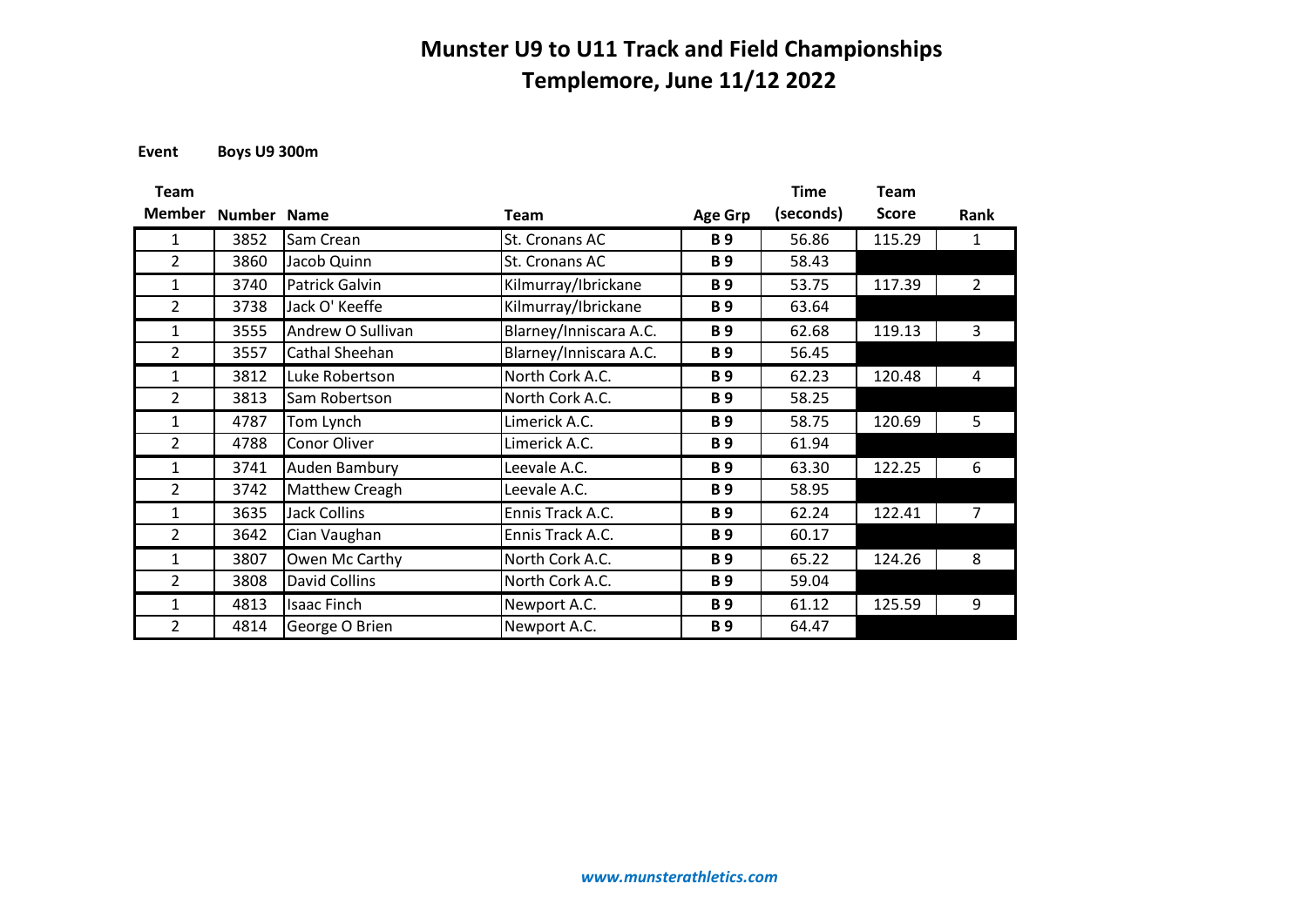**Event Boys U9 Sprint**

| <b>Team</b>    |               |                        |                        |                       | <b>Time</b> | <b>Score</b> |                |
|----------------|---------------|------------------------|------------------------|-----------------------|-------------|--------------|----------------|
| <b>Member</b>  | <b>Number</b> | <b>Name</b>            | <b>Team</b>            | <b>Age Grp</b>        | (seconds)   | (Seconds)    | <b>Rank</b>    |
| 1              | 3556          | Jakub Juskowiak        | Blarney/Inniscara A.C. | <b>B</b> <sub>9</sub> | 10.19       | 20.03        | 1              |
| 2              | 3557          | Cathal Sheehan         | Blarney/Inniscara A.C. | <b>B</b> <sub>9</sub> | 9.84        |              |                |
| $\mathbf{1}$   | 3812          | Luke Robertson         | North Cork A.C.        | <b>B</b> <sub>9</sub> | 10.56       | 20.40        | $\overline{2}$ |
| $\overline{2}$ | 3813          | Sam Robertson          | North Cork A.C.        | <b>B</b> <sub>9</sub> | 9.84        |              |                |
| $\mathbf{1}$   | 3740          | Patrick Galvin         | Kilmurray/Ibrickane    | <b>B</b> <sub>9</sub> | 9.97        | 20.81        | 3              |
| $\overline{2}$ | 3738          | Jack O' Keeffe         | Kilmurray/Ibrickane    | <b>B</b> <sub>9</sub> | 10.84       |              |                |
| 1              | 3634          | Oisin O Malley         | Ennis Track A.C.       | <b>B</b> <sub>9</sub> | 10.45       | 20.96        | 4              |
| 2              | 3642          | Cian Vaughan           | Ennis Track A.C.       | <b>B</b> <sub>9</sub> | 10.51       |              |                |
| 1              | 4839          | Thomas Bourke          | Templemore A.C.        | <b>B</b> <sub>9</sub> | 10.67       | 21.02        | 5              |
| 2              | 4842          | <b>Edvard Zvirblis</b> | Templemore A.C.        | <b>B</b> <sub>9</sub> | 10.35       |              |                |
| 1              | 4788          | Conor Oliver           | Limerick A.C.          | <b>B</b> <sub>9</sub> | 10.57       | 21.48        | 5              |
| 2              | 4789          | <b>Tom Reid</b>        | Limerick A.C.          | <b>B</b> <sub>9</sub> | 10.91       |              |                |
| $\mathbf{1}$   | 3807          | Owen Mc Carthy         | North Cork A.C.        | <b>B</b> <sub>9</sub> | 11.47       | 22.29        | 6              |
| $\overline{2}$ | 3808          | David Collins          | North Cork A.C.        | <b>B</b> <sub>9</sub> | 10.82       |              |                |
| $\mathbf{1}$   | 3540          | Theo Pathra-wilson     | Blackwater A.C.        | <b>B</b> <sub>9</sub> | 11.61       | 22.49        | 7              |
| $\overline{2}$ | 3541          | Noah Quinn             | Blackwater A.C.        | <b>B</b> <sub>9</sub> | 10.88       |              |                |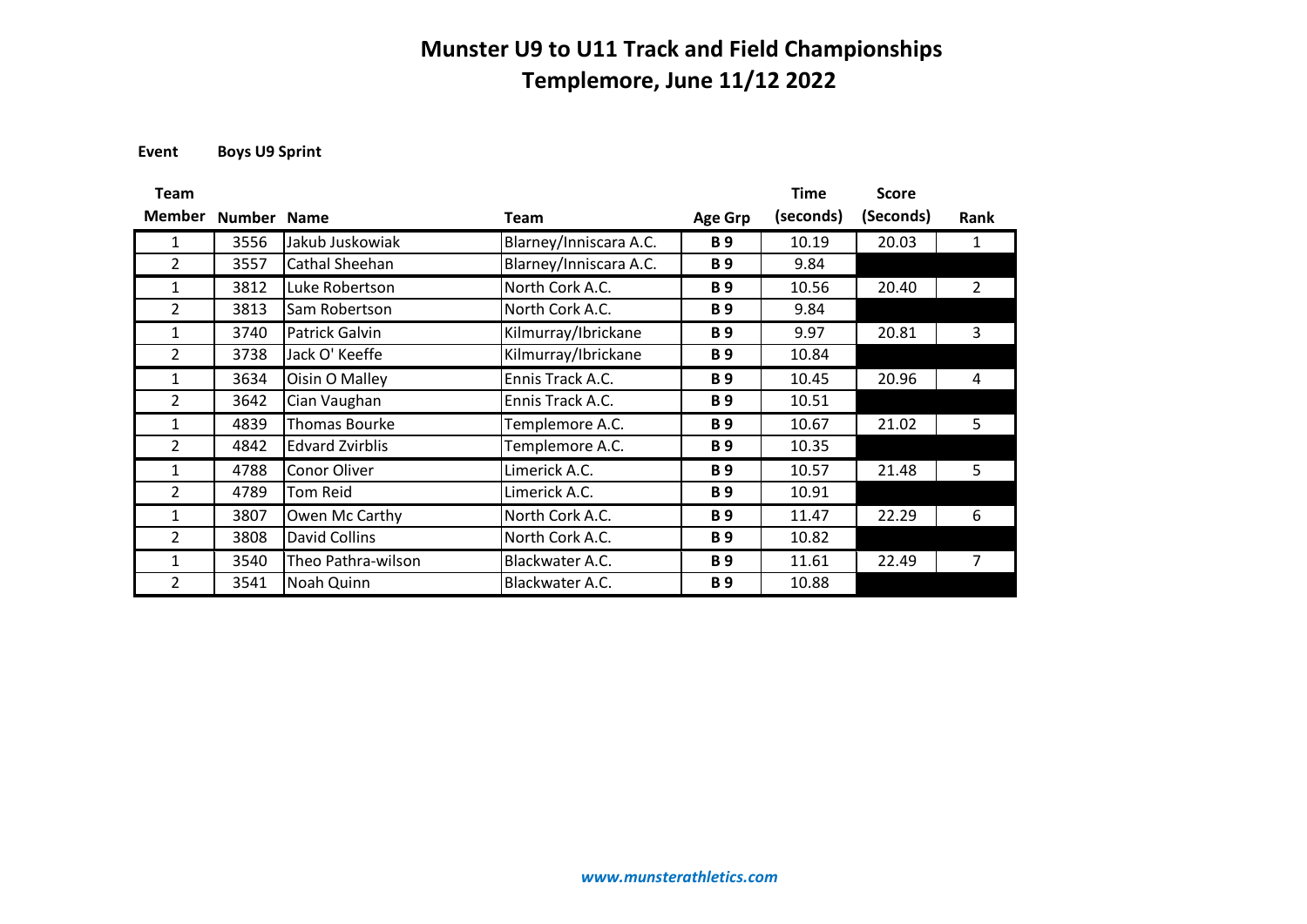### **Event Boys U10 Long Jump**

| Team           |                    |                                     |                        |                |                    |       |       |             | Team         |                |
|----------------|--------------------|-------------------------------------|------------------------|----------------|--------------------|-------|-------|-------------|--------------|----------------|
|                | Member Number Name |                                     | <b>Team</b>            | <b>Age Grp</b> | att 1              | att 2 | att 3 | <b>Best</b> | <b>Score</b> | Rank           |
| $\mathbf{1}$   |                    | 3836 Ciaran Ryan                    | St Cronans A.C.        | <b>B</b> 10    | 3.37               | 3.27  | 3.54  | 3.54        | 6.97         | $\mathbf{1}$   |
| $\overline{2}$ |                    | 3865 Rian Duignan                   | St Cronans A.C.        | <b>B</b> 10    | 3.43               | 3.39  | 3.37  | 3.43        |              |                |
| $\mathbf{1}$   |                    | 3511 Liam Verling                   | Bandon A.C.            | <b>B</b> 10    | 3.49               | 3.29  | 3.50  | 3.50        | 6.72         | $\overline{2}$ |
| $\overline{2}$ |                    | 3516 Joel Cummins                   | Bandon A.C.            | <b>B</b> 10    | 3.17               | 3.16  | 3.22  | 3.22        |              |                |
| $\mathbf{1}$   |                    | 3910 Samuel Keane                   | Tramore A.C.           | <b>B</b> 10    | 2.94               | 2.96  | 2.97  | 2.97        | 6.43         | 3              |
| $2^{\circ}$    |                    | 3913 Rory Campbell                  | Tramore A.C.           | <b>B</b> 10    | 3.37               | 3.17  | 3.46  | 3.46        |              |                |
| $\mathbf{1}$   |                    | 3652 Rian Barry                     | Ennis Track A.C.       | <b>B</b> 10    | 3.06               | 3.15  | 3.09  | 3.15        | 6.41         | 4              |
| $\overline{2}$ |                    | 3653 Hugh Melody                    | Ennis Track A.C.       | <b>B</b> 10    | 3.26               | 3.02  | 3.13  | 3.26        |              |                |
| $\mathbf{1}$   |                    | 3604 Somto Amadi                    | Dooneen A.C.           | <b>B</b> 10    | 2.71               | 2.59  | 2.35  | 2.71        | 6.24         | 5              |
| $2^{\circ}$    |                    | 3606 Andrew Bermingham Dooneen A.C. |                        | <b>B</b> 10    | 3.37               | 3.22  | 3.53  | 3.53        |              |                |
| $\mathbf{1}$   |                    | 3506 Mason Slyne                    | Bandon A.C.            | <b>B</b> 10    | 3.01               | 2.93  | 3.04  | 3.04        | 6.17         | 6              |
| $\overline{2}$ |                    | 3509 Cormac Murphy                  | Bandon A.C.            | <b>B</b> 10    | $\pmb{\mathsf{x}}$ | 3.03  | 3.13  | 3.13        |              |                |
| $\mathbf{1}$   |                    | 3563 James Buckely                  | Blarney/Inniscara A.C. | <b>B</b> 10    | 2.69               | 2.51  | 2.57  | 2.69        | 5.85         | 7              |
| $\overline{2}$ |                    | 3568 Feidhlim Holland               | Blarney/Inniscara A.C. | <b>B</b> 10    | 2.95               | 3.15  | 3.16  | 3.16        |              |                |
| $\mathbf{1}$   |                    | 3796 Darragh Maher                  | Moyne A.C.             | <b>B</b> 10    | 2.79               | 2.87  | 2.70  | 2.87        | 5.79         | 8              |
| $\overline{2}$ |                    | 3800 Daniel Delaney                 | Moyne A.C.             | <b>B</b> 10    | 2.92               | 2.59  | 2.52  | 2.92        |              |                |
| $\mathbf{1}$   |                    | 3699 Oscar Lombard                  | Finisk Valley A.C.     | <b>B</b> 10    | 2.34               | 2.48  | 2.29  | 2.48        | 5.78         | 9              |
| $\overline{2}$ |                    | 3700 Daithi Ferguson                | Finisk Valley A.C.     | <b>B</b> 10    | 3.30               | 3.10  | 2.95  | 3.30        |              |                |
| $\mathbf{1}$   |                    | 3861 Sean Hassett                   | St Cronans A.C.        | <b>B</b> 10    | 2.55               | 2.82  | 2.63  | 2.82        | 5.76         | 10             |
| $2^{\circ}$    |                    | 3864 Dylan McInerney                | St Cronans A.C.        | <b>B</b> 10    | 2.77               | 2.85  | 2.94  | 2.94        |              |                |
| $\mathbf{1}$   |                    | 3646 Patrick Quinn                  | Ennis Track A.C.       | <b>B</b> 10    | 2.62               | 2.59  | 2.60  | 2.62        | 5.71         | 11             |
| $\overline{2}$ |                    | 3654 Ryan Vaughan                   | Ennis Track A.C.       | <b>B</b> 10    | 2.89               | 3.09  | 2.85  | 3.09        |              |                |
| $\mathbf{1}$   |                    | 4762 larliath O Chonchúir           | Iveragh A.C.           | <b>B</b> 10    | 2.76               | 2.79  | 2.39  | 2.79        | 5.59         | 12             |
| $\overline{2}$ |                    | 4763 Noah O Chonchúir               | Iveragh A.C.           | <b>B</b> 10    | 2.80               | 2.75  | 2.71  | 2.80        |              |                |
| $\mathbf{1}$   |                    | 3818 Adam Gleeson                   | North Cork A.C.        | <b>B</b> 10    | 2.55               | 2.64  | 2.52  | 2.64        | 5.51         | 13             |
| $\overline{2}$ |                    | 3826 Diarmuid Angland               | North Cork A.C.        | <b>B</b> 10    | 2.37               | 2.75  | 2.87  | 2.87        |              |                |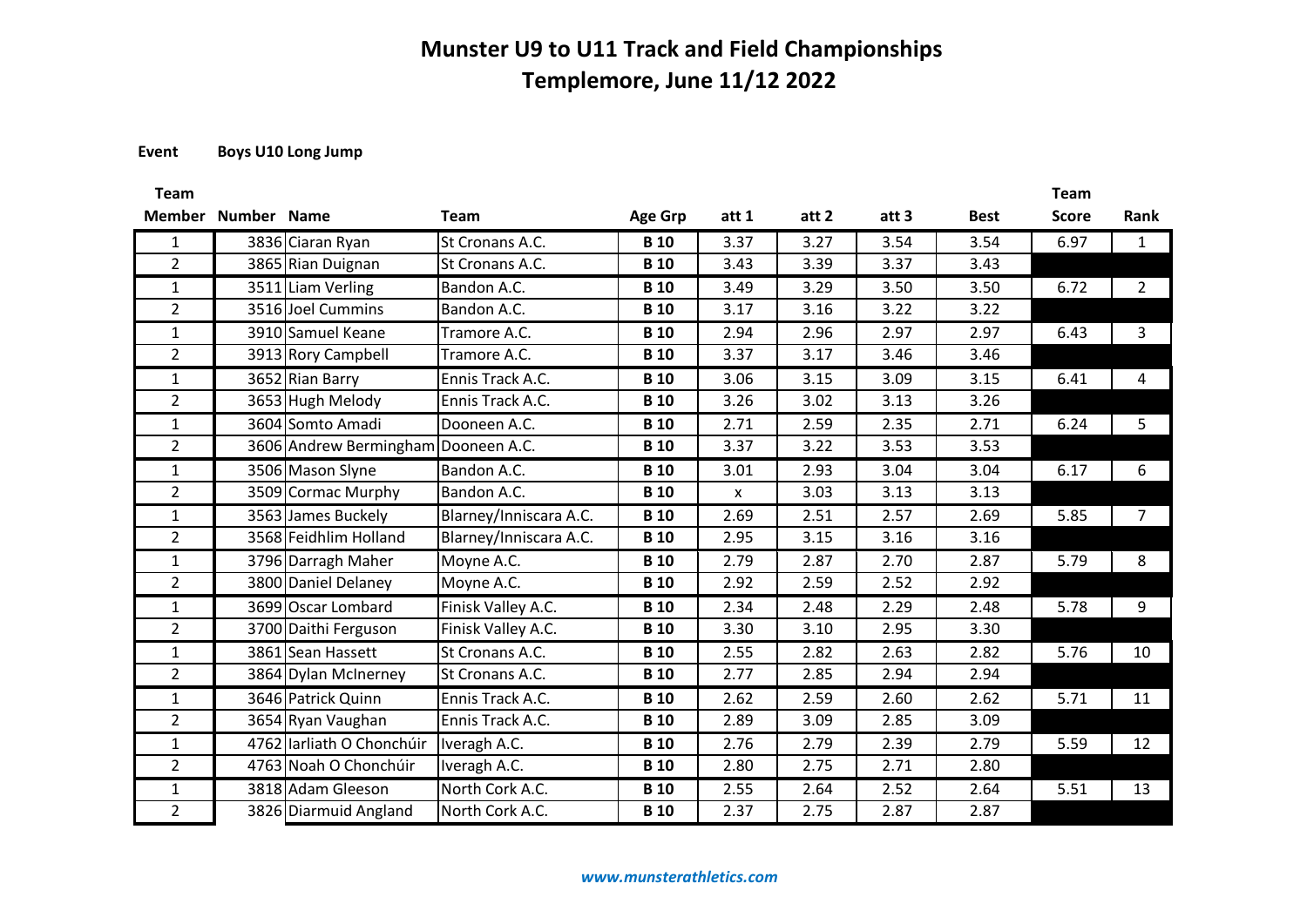| <b>Team</b> |                    |                     |                        |             |       |       |       |             | <b>Team</b>  |      |
|-------------|--------------------|---------------------|------------------------|-------------|-------|-------|-------|-------------|--------------|------|
|             | Member Number Name |                     | Team                   | Age Grp     | att 1 | att 2 | att 3 | <b>Best</b> | <b>Score</b> | Rank |
|             |                    | 4830 Dara Feehan    | Templemore A.C.        | <b>B</b> 10 | 2.57  | 2.48  | 2.37  | 2.57        | 5.48         | 14   |
|             |                    | 4831 Thomas Franks  | Templemore A.C.        | <b>B</b> 10 | 2.91  | 2.72  | 2.89  | 2.91        |              |      |
|             |                    | 3544 Bobby Barnes   | Blackwater A.C.        | <b>B</b> 10 | 2.29  | 2.23  | 2.23  | 2.29        | 5.38         | 15   |
|             |                    | 3545 Joe Keohane    | Blackwater A.C.        | <b>B</b> 10 | 3.05  | 3.02  | 3.09  | 3.09        |              |      |
|             |                    | 3569 Harry O Leary  | Blarney/Inniscara A.C. | <b>B</b> 10 | 2.79  | 2.74  | 2.62  | 2.79        | 5.26         | 15   |
|             |                    | 3570 Daniel O Leary | Blarney/Inniscara A.C. | <b>B</b> 10 | 2.39  | 2.45  | 2.47  | 2.47        |              |      |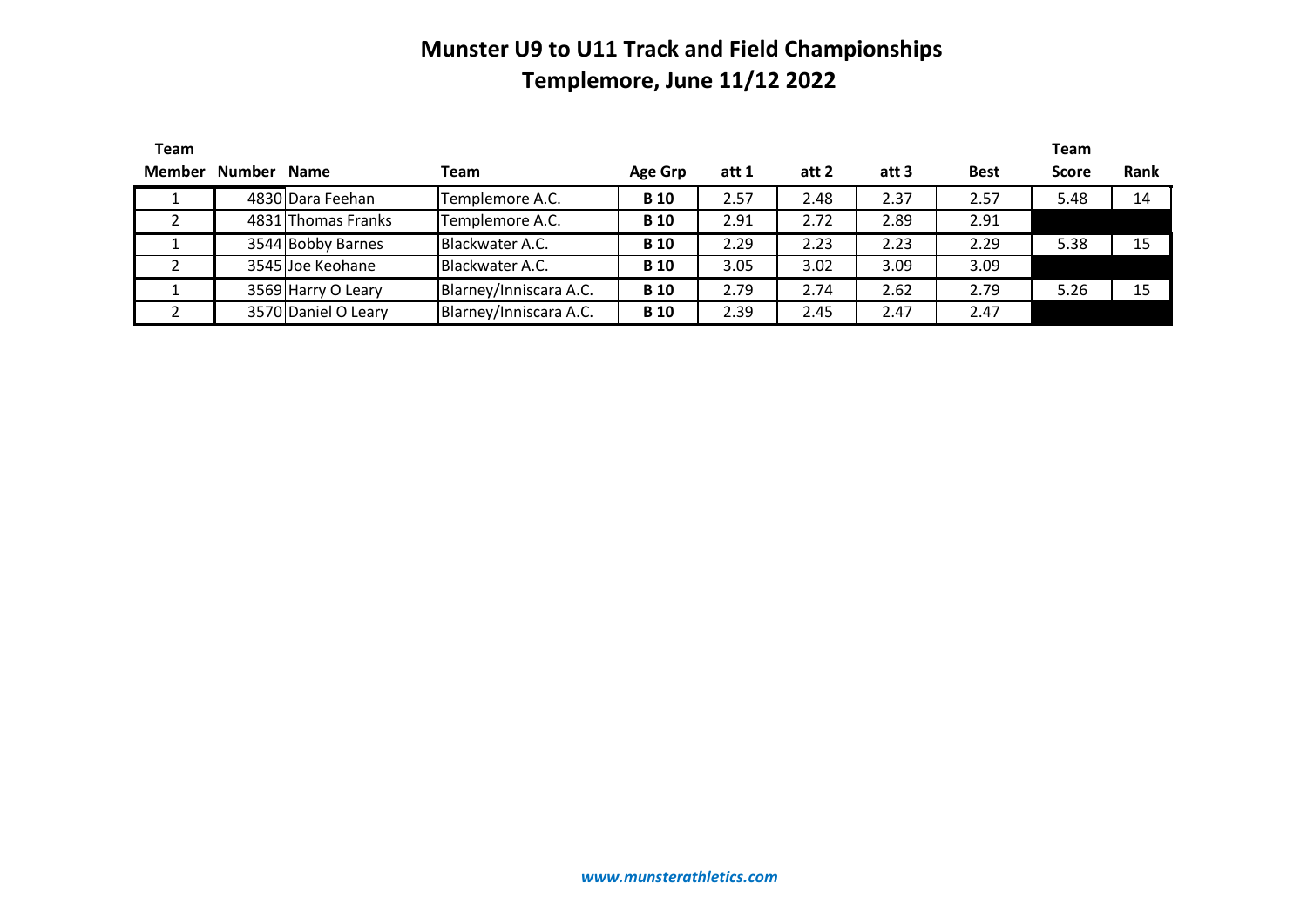### **Event Boys U10 Turbo Javelin**

| Team           |             |                             |                            |                |       |                           |       |             | Team         |      |
|----------------|-------------|-----------------------------|----------------------------|----------------|-------|---------------------------|-------|-------------|--------------|------|
| Member         | Number Name |                             | Team                       | <b>Age Grp</b> | att 1 | att 2                     | att 3 | <b>Best</b> | <b>Score</b> | Rank |
|                |             | 3516 Joel Cummins           | Bandon A.C.                | <b>B</b> 10    | 20.23 | 16.97                     | 19.09 | 20.23       | 35.34        |      |
| $\overline{2}$ |             | 3504 David O Callaghan      | Bandon A.C.                | <b>B</b> 10    | 12.82 | 15.11                     | 12.34 | 15.11       |              |      |
| $\mathbf{1}$   |             | 4803 Fred Morrissey         | Newport A.C.               | <b>B</b> 10    | X     | 13.92                     | 14.81 | 14.81       | 28.71        | 2    |
| $\overline{2}$ |             | 4804 Aaron Savage           | Newport A.C.               | <b>B</b> 10    | 13.90 | 11.80                     | 8.10  | 13.90       |              |      |
| 1              |             | 3879 Oisin Moore            | Star of the Laune A.C.     | <b>B</b> 10    | 9.97  | 10.71                     | 10.63 | 10.71       | 22.63        | 3    |
| $\overline{2}$ |             | 4829 Páidí Ó Muircheartaigh | Star of the Laune A.C.     | <b>B</b> 10    | X     | 11.36                     | 11.92 | 11.92       |              |      |
| 1              |             | 4762 Iarliath O Chonchúir   | Iveragh A.C.               | <b>B</b> 10    | X     | 7.79                      | 6.37  | 7.79        | 21.53        | 4    |
| $\overline{2}$ |             | 4763 Noah O Chonchúir       | Iveragh A.C.               | <b>B</b> 10    | 13.74 | 12.17                     | 11.96 | 13.74       |              |      |
| 1              |             | 3695 Hector Oakley Nolan    | Finisk Valley A.C.         | <b>B</b> 10    | 8.59  | X                         | X     | 8.59        | 21.21        | 5    |
| $\overline{2}$ |             | 3699 Oscar Lombard          | Finisk Valley A.C.         | <b>B</b> 10    | 12.62 | 9.17                      | 9.49  | 12.62       |              |      |
| 1              |             | 3544 Bobby Barnes           | Blackwater A.C.            | <b>B</b> 10    | 7.35  | 10.12                     | 8.16  | 10.12       | 19.94        | 6    |
| 2              |             | 3545 Joe Keohane            | Blackwater A.C.            | <b>B</b> 10    | 9.82  | X                         | X     | 9.82        |              |      |
| 1              |             | 3910 Samuel Keane           | Tramore A.C.               | <b>B</b> 10    | X     | 11.36                     | 8.52  | 11.36       | 19.88        | 7    |
| $\overline{2}$ |             | 3913 Rory Campbell          | Tramore A.C.               | <b>B</b> 10    | X     | $\boldsymbol{\mathsf{x}}$ | 8.52  | 8.52        |              |      |
| 1              |             | 3756 Rian Boland            | Limerick A.C.              | <b>B</b> 10    | 8.77  | 6.63                      | 6.52  | 8.77        | 19.14        | 8    |
| $\overline{2}$ |             | 4770 Patrick Keogh          | Limerick A.C.              | <b>B</b> 10    | X     | $\mathsf{x}$              | 10.37 | 10.37       |              |      |
| 1              |             | 4819 Colm Fletcher          | St. Brendan's A.C. (Kerry) | <b>B</b> 10    | 7.51  | X                         | 6.83  | 7.51        | 18.58        | 9    |
| $\overline{2}$ |             | 4822 Adam O Leary           | St. Brendan's A.C. (Kerry) | <b>B</b> 10    | 10.71 | 11.07                     | X     | 11.07       |              |      |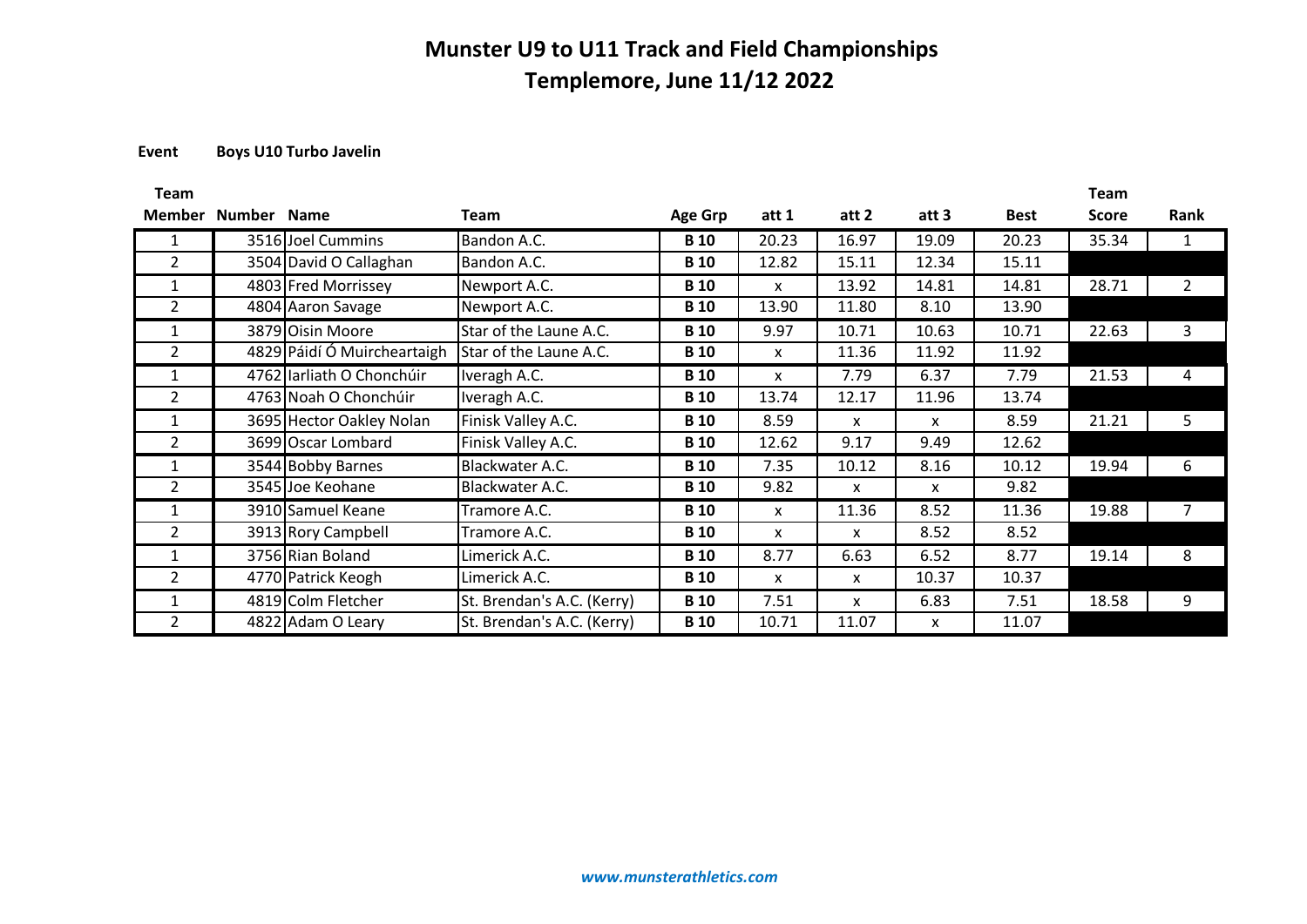**Event Boys U10 500m**

| <b>Team</b>    |             |                        |                            |                | <b>Time</b> | <b>Score</b> |                |
|----------------|-------------|------------------------|----------------------------|----------------|-------------|--------------|----------------|
| <b>Member</b>  | Number Name |                        | <b>Team</b>                | <b>Age Grp</b> | (seconds)   | (Seconds)    | Rank           |
| $\mathbf{1}$   | 4771        | Tom Keogh              | Limerick A.C.              | <b>B</b> 10    | 90.59       | 185.16       | $\mathbf{1}$   |
| $\overline{2}$ | 4772        | Jack Ryan              | Limerick A.C.              | <b>B</b> 10    | 94.57       |              |                |
| 1              | 3865        | <b>Dylan McInerney</b> | St Cronans A.C.            | <b>B</b> 10    | 101.67      | 192.60       | $\overline{2}$ |
| $\overline{2}$ | 3864        | Riain Duignan          | St Cronans A.C.            | <b>B</b> 10    | 90.93       |              |                |
| 1              | 3503        | <b>Michael Collins</b> | Bandon A.C.                | <b>B</b> 10    | 99.17       | 196.49       | $\mathbf{3}$   |
| $\overline{2}$ | 3508        | Cormac Murphy          | Bandon A.C.                | <b>B</b> 10    | 97.32       |              |                |
| $\mathbf{1}$   | 3816        | Josh Miller            | North Cork A.C.            | <b>B</b> 10    | 99.78       | 199.86       | $\overline{4}$ |
| $\overline{2}$ | 3820        | Gearoid Heffernan      | North Cork A.C.            | <b>B</b> 10    | 100.08      |              |                |
| $\mathbf{1}$   | 3510        | <b>Niall Guinane</b>   | Bandon A.C.                | <b>B</b> 10    | 101.48      | 202.22       | 5              |
| $\overline{2}$ | 3507        | Liam O'Keefe           | Bandon A.C.                | <b>B</b> 10    | 100.74      |              |                |
| $\mathbf{1}$   | 3653        | Hugh Melody            | Ennis Track A.C.           | <b>B</b> 10    | 98.65       | 205.46       | 6              |
| $\overline{2}$ | 3654        | Ryan Vaughan           | Ennis Track A.C.           | <b>B</b> 10    | 106.81      |              |                |
| 1              | 3826        | Diarmuid Angland       | North Cork A.C.            | <b>B</b> 10    | 101.53      | 206.33       | $\overline{7}$ |
| $\overline{2}$ | 3817        | Eoin Golden            | North Cork A.C.            | <b>B</b> 10    | 104.80      |              |                |
| 1              | 3815        | Jack Linehan           | North Cork A.C.            | <b>B</b> 10    | 102.39      | 207.04       | 8              |
| $\overline{2}$ | 3823        | Daniel Looney          | North Cork A.C.            | <b>B</b> 10    | 104.65      |              |                |
| $\mathbf{1}$   | 4804        | Aaron Savage           | Newport A.C.               | <b>B</b> 10    | 102.61      | 213.03       | 9              |
| $\overline{2}$ | 4803        | <b>Fred Morrissey</b>  | Newport A.C.               | <b>B</b> 10    | 110.42      |              |                |
| 1              | 4820        | Cody Mc Kenna          | St. Brendan's A.C. (Kerry) | <b>B</b> 10    | 104.49      | 214.70       | 10             |
| $\overline{2}$ | 4821        | Corey O Carroll        | St. Brendan's A.C. (Kerry) | <b>B</b> 10    | 110.21      |              |                |
| 1              | 3911        | <b>Finn Power</b>      | Tramore A.C.               | <b>B</b> 10    | 107.20      | 215.10       | 11             |
| $\overline{2}$ | 3912        | James Power            | Tramore A.C.               | <b>B</b> 10    | 107.90      |              |                |
| 1              | 3700        | Daithi Ferguson        | Finisk Valley A.C.         | <b>B</b> 10    | 104.30      | 215.66       | 12             |
| $\overline{2}$ | 3698        | Alex Foran             | Finisk Valley A.C.         | <b>B</b> 10    | 111.36      |              |                |
| 1              | 3799        | Senan Phelan           | Moyne A.C.                 | <b>B</b> 10    | 108.05      | 219.67       | 13             |
| $\overline{2}$ | 3797        | <b>Fionn Phelan</b>    | Moyne A.C.                 | <b>B</b> 10    | 111.62      |              |                |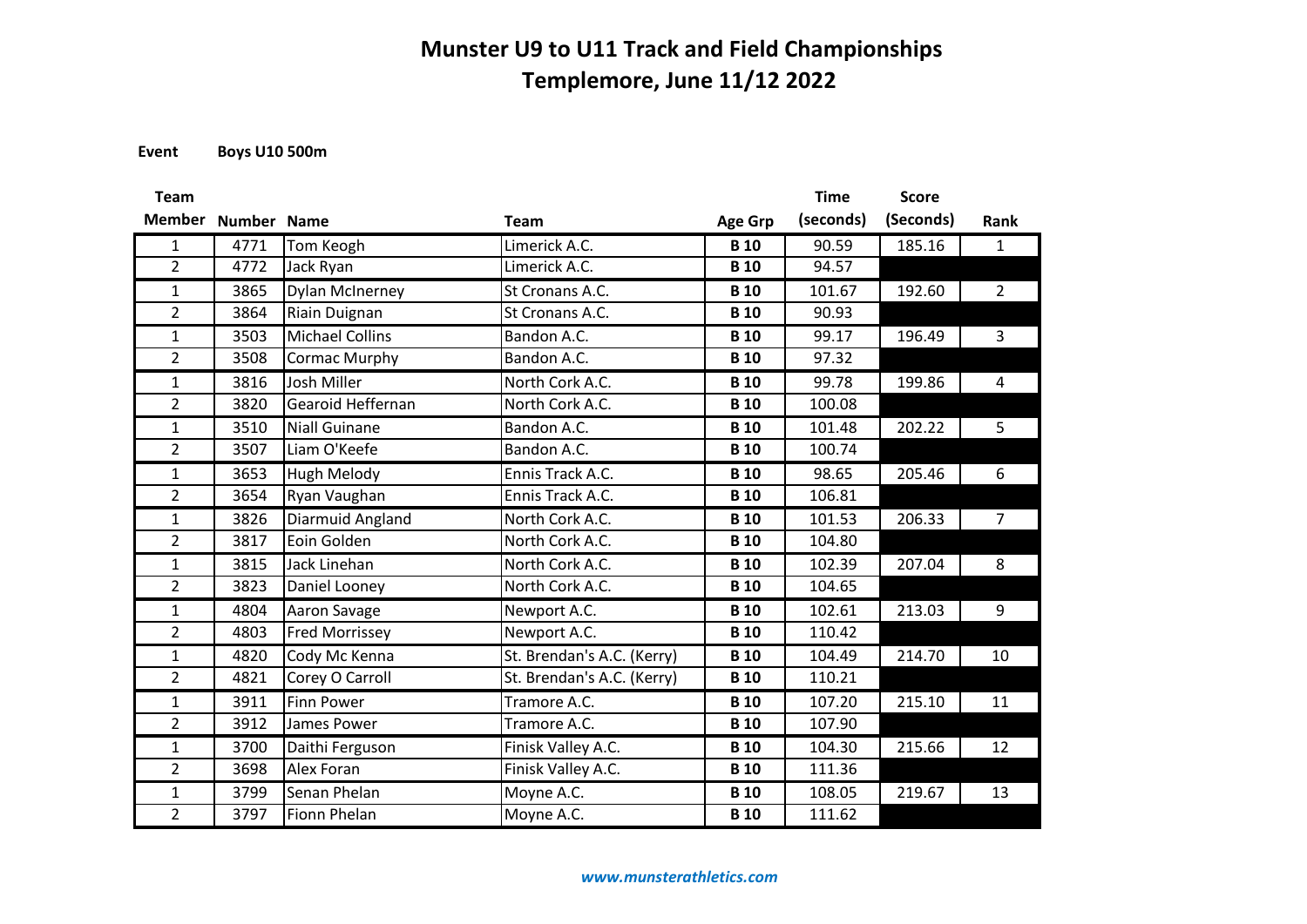| Team   |             |                |                  |                | <b>Time</b> | <b>Score</b> |      |
|--------|-------------|----------------|------------------|----------------|-------------|--------------|------|
| Member | Number Name |                | Team             | <b>Age Grp</b> | (seconds)   | (Seconds)    | Rank |
|        | 4769        | Diarmuid Kelly | Limerick A.C.    | <b>B</b> 10    | 106.17      | 220.97       | 14   |
|        | 3756        | Rian Boland    | Limerick A.C.    | <b>B</b> 10    | 114.80      |              |      |
|        | 3649        | Eanna Kennedy  | Ennis Track A.C. | <b>B</b> 10    | 108.63      | 225.99       | 15   |
|        | 3646        | Patrick Quinn  | Ennis Track A.C. | <b>B</b> 10    | 117.36      |              |      |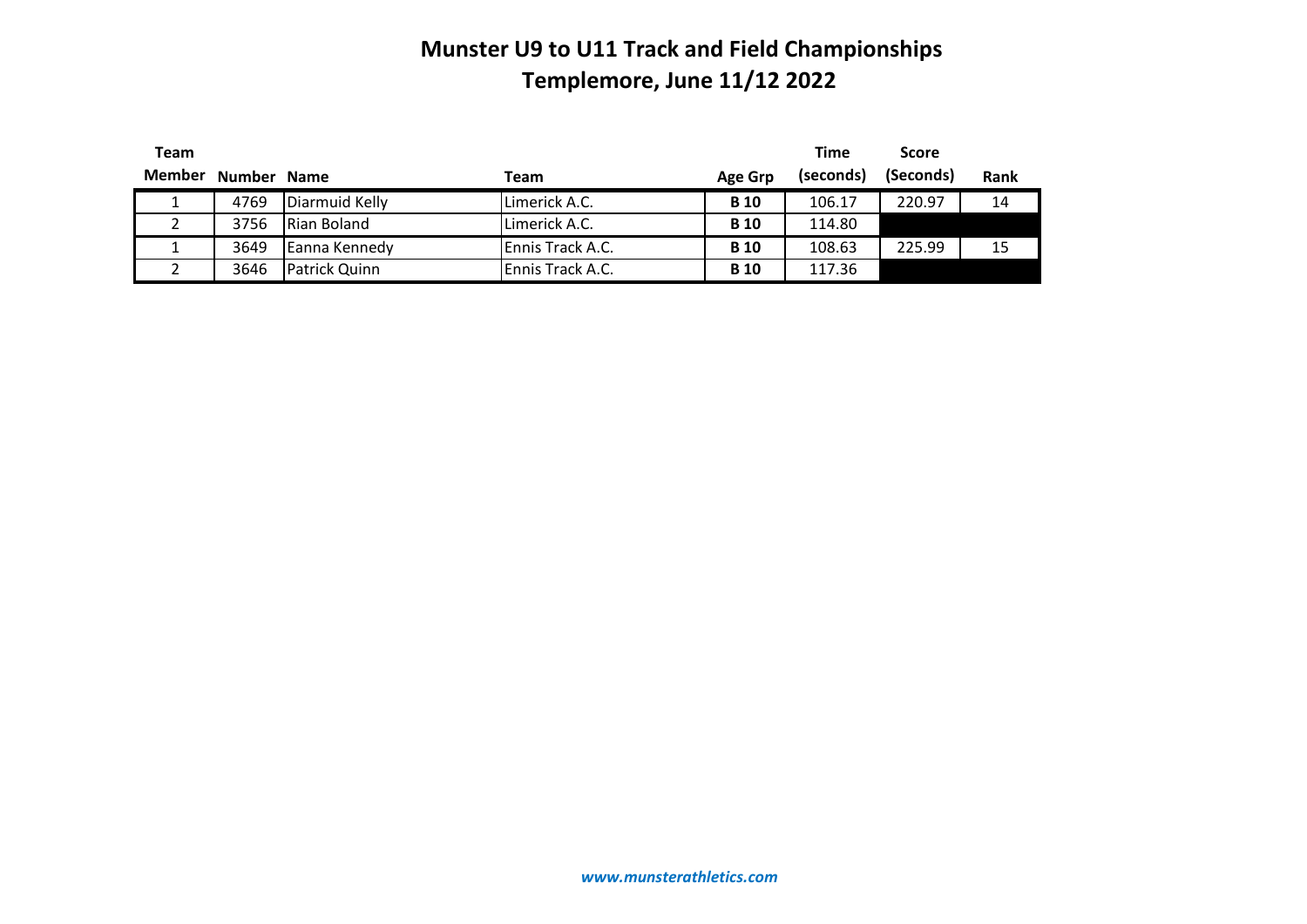**Event Boys U10 Sprint**

| <b>Team</b>    |                    |                        |                            |                | <b>Time</b> | <b>Score</b> |                |
|----------------|--------------------|------------------------|----------------------------|----------------|-------------|--------------|----------------|
| <b>Member</b>  | <b>Number Name</b> |                        | <b>Team</b>                | <b>Age Grp</b> | (seconds)   | (Seconds)    | Rank           |
| $\mathbf{1}$   | 4772               | Jack Ryan              | Limerick A.C.              | <b>B</b> 10    | 9.63        | 19.01        | $\mathbf{1}$   |
| $\overline{2}$ | 4771               | Tom Keogh              | Limerick A.C.              | <b>B</b> 10    | 9.38        |              |                |
| $\mathbf{1}$   | 3503               | Joel Kelly             | Bandon A.C.                | <b>B</b> 10    | 9.46        | 19.29        | $\overline{2}$ |
| $\overline{2}$ | 3506               | Mason Slyne            | Bandon A.C.                | <b>B</b> 10    | 9.83        |              |                |
| $\mathbf{1}$   | 3816               | Josh Miller            | North Cork A.C.            | <b>B</b> 10    | 10.01       | 19.41        | $\overline{3}$ |
| $\overline{2}$ | 3818               | Adam Gleeson           | North Cork A.C.            | <b>B</b> 10    | 9.40        |              |                |
| $\mathbf{1}$   | 3510               | <b>Niall Guinane</b>   | Bandon A.C.                | <b>B</b> 10    | 9.99        | 19.69        | $\overline{4}$ |
| $\overline{2}$ | 3511               | Liam Verling           | Bandon A.C.                | <b>B</b> 10    | 9.70        |              |                |
| $\mathbf{1}$   | 3604               | Somto Amadi            | Dooneen A.C.               | <b>B</b> 10    | 10.50       | 20.00        | 5              |
| $\overline{2}$ | 3606               | Andrew Bermingham      | Dooneen A.C.               | <b>B</b> 10    | 9.50        |              |                |
| $\mathbf{1}$   | 4821               | Corey O Carroll        | St. Brendan's A.C. (Kerry) | <b>B</b> 10    | 10.14       | 20.05        | 6              |
| $\overline{2}$ | 4820               | Cody Mc Kenna          | St. Brendan's A.C. (Kerry) | <b>B</b> 10    | 9.91        |              |                |
| $\mathbf{1}$   | 3652               | <b>Rian Barry</b>      | Ennis Track A.C.           | <b>B</b> 10    | 10.29       | 20.10        | $\overline{7}$ |
| $\overline{2}$ | 3649               | Eanna Kennedy          | Ennis Track A.C.           | <b>B</b> 10    | 9.81        |              |                |
| $\mathbf{1}$   | 3913               | <b>Rory Campbell</b>   | Tramore A.C.               | <b>B</b> 10    | 9.58        | 20.30        | 8              |
| $\overline{2}$ | 3911               | <b>Finn Power</b>      | Tramore A.C.               | <b>B</b> 10    | 10.72       |              |                |
| $\mathbf{1}$   | 3836               | Ciaran Ryan            | St Cronans A.C.            | <b>B</b> 10    | 9.96        | 20.41        | 9              |
| $\overline{2}$ | 3861               | Sean Hassett           | St Cronans A.C.            | <b>B</b> 10    | 10.45       |              |                |
| $\mathbf{1}$   | 4830               | Dara Feehan            | Templemore A.C.            | <b>B</b> 10    | 10.19       | 20.61        | 10             |
| $\overline{2}$ | 4831               | <b>Thomas Franks</b>   | Templemore A.C.            | <b>B</b> 10    | 10.42       |              |                |
| $\mathbf{1}$   | 3507               | Liam O'Keefe           | Bandon A.C.                | <b>B</b> 10    | 10.37       | 20.77        | 11             |
| $\overline{2}$ | 3503               | <b>Michael Collins</b> | Bandon A.C.                | <b>B</b> 10    | 10.40       |              |                |
| 1              | 3569               | Harry O Leary          | Blarney/Inniscara A.C.     | <b>B</b> 10    | 10.71       | 20.86        | 12             |
| $\overline{2}$ | 3568               | Feidhlim Holland       | Blarney/Inniscara A.C.     | <b>B</b> 10    | 10.15       |              |                |
| $\mathbf{1}$   | 3823               | Daniel Looney          | North Cork A.C.            | <b>B</b> 10    | 10.40       | 21.32        | 13             |
| $\overline{2}$ | 3819               | Dan Duggan             | North Cork A.C.            | <b>B</b> 10    | 10.92       |              |                |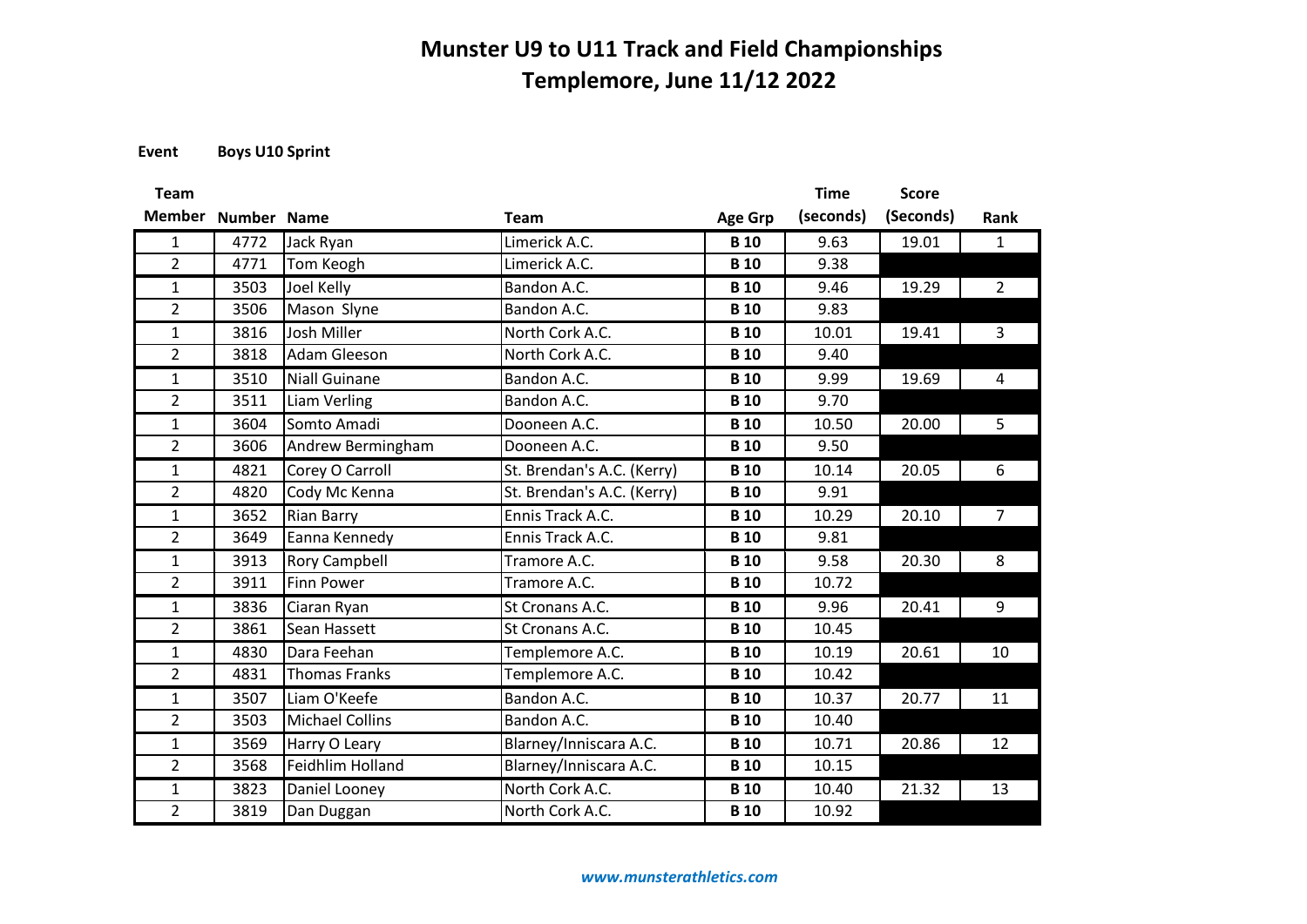| <b>Team</b>              |             |                    |                            |                | <b>Time</b> | <b>Score</b> |      |
|--------------------------|-------------|--------------------|----------------------------|----------------|-------------|--------------|------|
| <b>Member</b>            | Number Name |                    | Team                       | <b>Age Grp</b> | (seconds)   | (Seconds)    | Rank |
| T.                       | 3755        | Cillian McCarthy   | Limerick A.C.              | <b>B</b> 10    | 10.43       | 21.35        | 14   |
| 2                        | 3757        | <b>Rian Murphy</b> | Limerick A.C.              | <b>B</b> 10    | 10.92       |              |      |
|                          | 3820        | Gearoid Heffernan  | North Cork A.C.            | <b>B</b> 10    | 10.58       | 21.46        | 15   |
| 2                        | 3815        | Jack Linehan       | North Cork A.C.            | <b>B</b> 10    | 10.88       |              |      |
|                          | 3563        | James Buckely      | Blarney/Inniscara A.C.     | <b>B</b> 10    | 11.07       | 21.56        | 16   |
| $\overline{\phantom{a}}$ | 3570        | Daniel O Leary     | Blarney/Inniscara A.C.     | <b>B</b> 10    | 10.49       |              |      |
|                          | 4822        | Adam O Leary       | St. Brendan's A.C. (Kerry) | <b>B</b> 10    | 10.46       | 23.09        | 16   |
| $\mathfrak{p}$           | 4819        | Colm Fletcher      | St. Brendan's A.C. (Kerry) | <b>B</b> 10    | 12.63       |              |      |

3815 Jack Linehan 3820 Gearoid Heffernan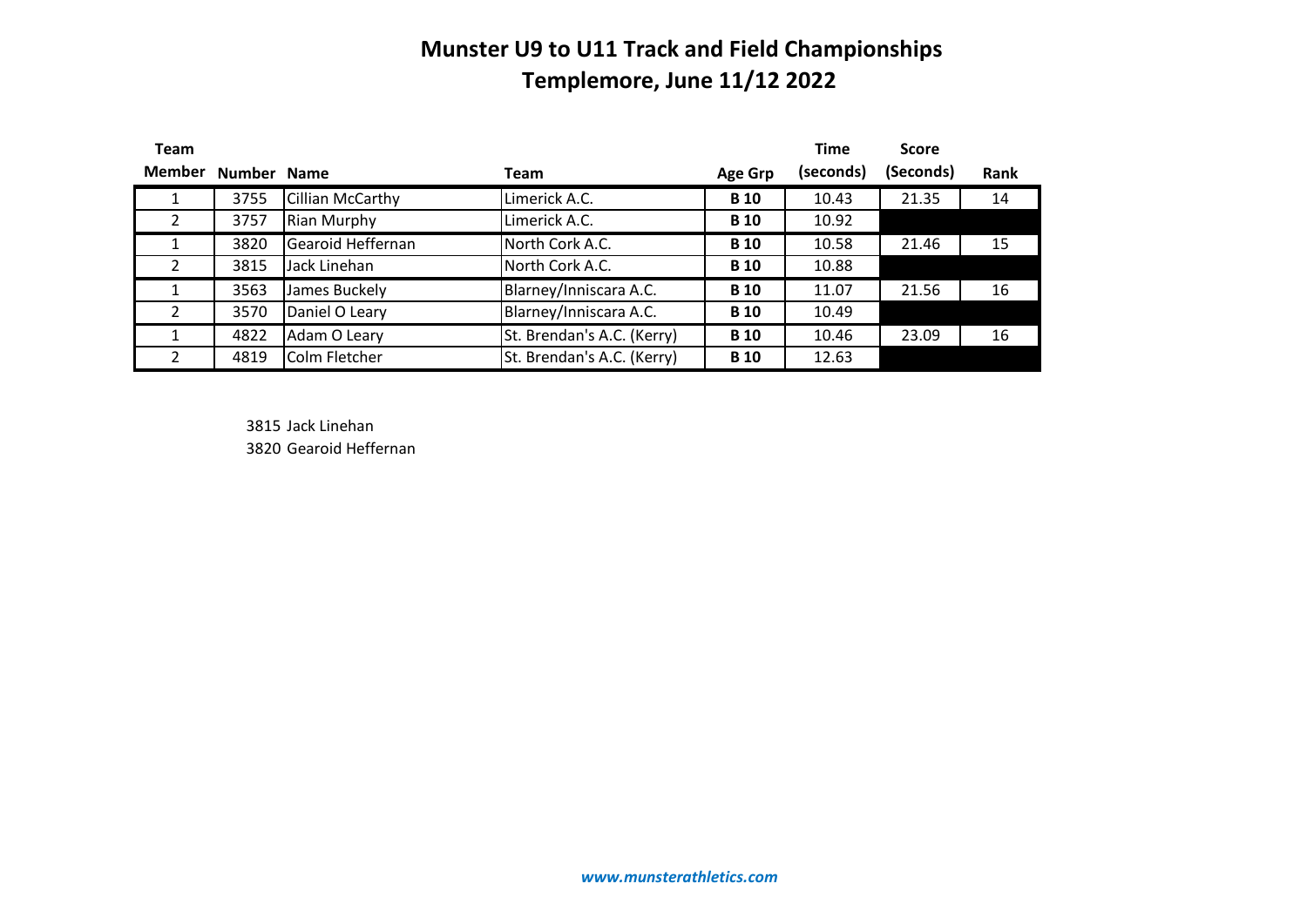### **Event Boys U11 Long Jump**

| Team               |                         |                      |                |       |       |       |             | <b>Team</b> |                |
|--------------------|-------------------------|----------------------|----------------|-------|-------|-------|-------------|-------------|----------------|
| Member Number Name |                         | Team                 | <b>Age Grp</b> | att 1 | att 2 | att 3 | <b>Best</b> | Score       | <b>Rank</b>    |
|                    | 3660 Eoin Keane         | Ennis Track A.C.     | <b>B</b> 11    | X     | 3.95  | 3.71  | 3.95        | 7.49        | 1              |
| $\overline{2}$     | 3663 Oliver Mannion     | Ennis Track A.C.     | <b>B</b> 11    | 3.54  | X     | 3.43  | 3.54        |             |                |
| 1                  | 3900 Tommy Moynihan     | Tralee Harriers A.C. | <b>B</b> 11    | X     | x     | 3.20  | 3.20        | 6.79        | $\overline{2}$ |
| $\overline{2}$     | 3902 Jace Flynn         | Tralee Harriers A.C. | <b>B</b> 11    | 2.81  | 3.58  | 3.59  | 3.59        |             |                |
| 1                  | 4780 Myles Anderson     | Limerick A.C.        | <b>B</b> 11    | 3.28  | X     | 3.28  | 3.28        | 6.53        | 3              |
| $\mathcal{P}$      | 4781 Christopher Cannon | Limerick A.C.        | <b>B</b> 11    | 2.66  | 3.25  | 3.19  | 3.25        |             |                |
|                    | 3869 Jack O Driscoll    | St Cronans A.C.      | <b>B</b> 11    | X     | X     | 3.16  | 3.16        | 6.43        | 4              |
| $\overline{2}$     | 3870 Daire Cullinan     | St Cronans A.C.      | <b>B</b> 11    | 2.68  | 3.27  | X     | 3.27        |             |                |
|                    | 4807 Will Brassill      | Newport A.C.         | <b>B</b> 11    | 2.96  | 2.94  | 2.95  | 2.96        | 6.32        | 5              |
| $\overline{2}$     | 4808 Ronan Gleeson      | Newport A.C.         | <b>B</b> 11    | X     | 3.36  | 3.19  | 3.36        |             |                |
| 1                  | 4796 Ronan Callanan     | Midleton A.C.        | <b>B</b> 11    | 3.16  | 3.34  | 3.30  | 3.34        | 5.95        | 6              |
| $\overline{2}$     | 4797 Michael Lowney     | Midleton A.C.        | <b>B</b> 11    | 2.36  | 2.61  | 2.00  | 2.61        |             |                |
|                    | 3580 Rian Watkins       | Borrisokane A.C.     | <b>B</b> 11    | 2.91  | 2.63  | 2.95  | 2.95        | 5.89        | 6              |
| $\mathcal{L}$      | 3581 Thomas Leenane     | Borrisokane A.C.     | <b>B</b> 11    | 2.94  | 2.83  | 2.74  | 2.94        |             |                |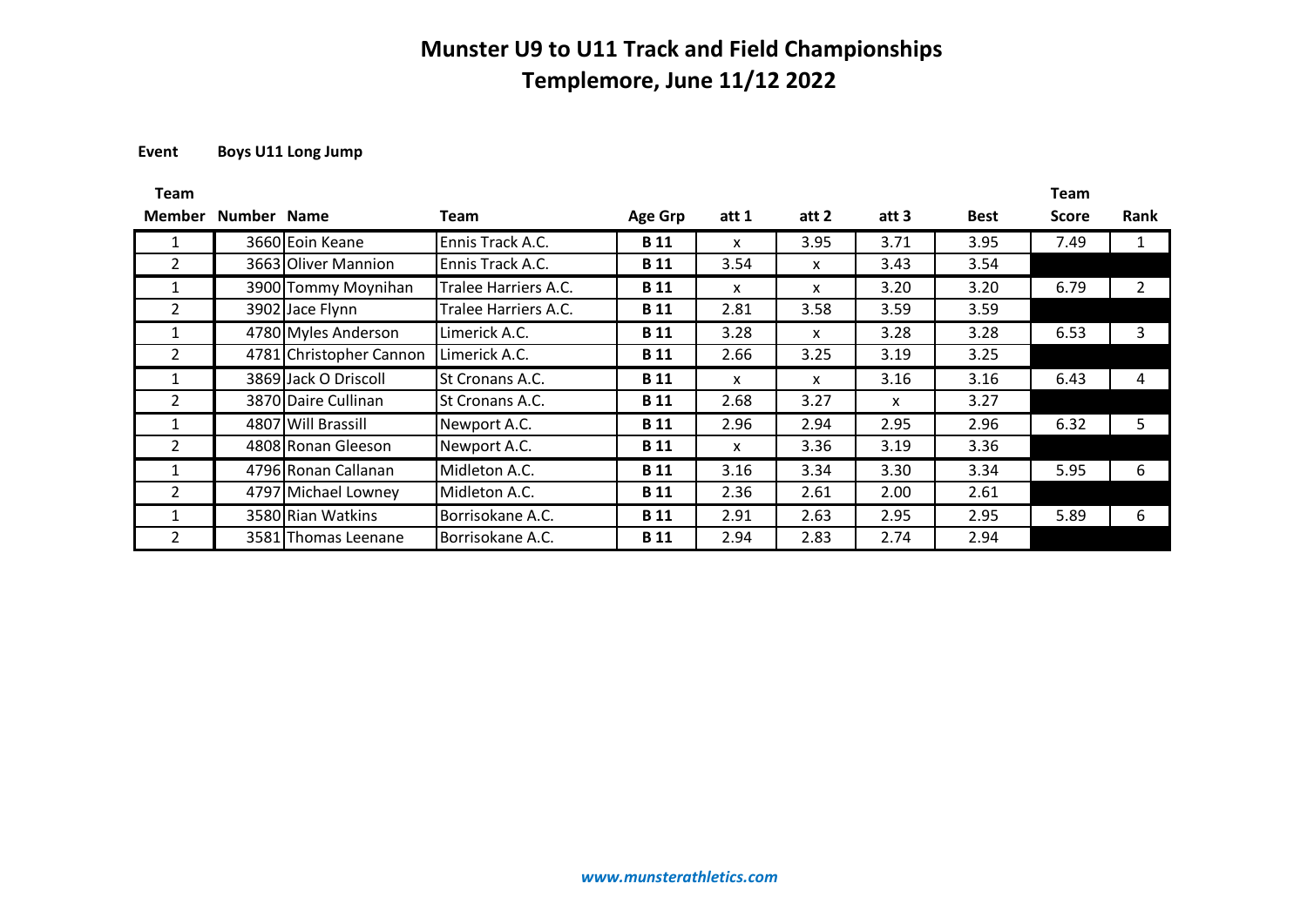### **Event Boys U11 Turbo Javelin**

| <b>Team</b> |             |                        |                      |                |       |       |       |             | <b>Team</b>  |      |
|-------------|-------------|------------------------|----------------------|----------------|-------|-------|-------|-------------|--------------|------|
| Member      | Number Name |                        | Team                 | <b>Age Grp</b> | att 1 | att 2 | att 3 | <b>Best</b> | <b>Score</b> | Rank |
|             |             | 3831 Kyle Hunter       | North Cork A.C.      | <b>B</b> 11    | x     | 16.97 | x     | 16.97       | 30.01        |      |
|             |             | 3834 Adam O Flynn      | North Cork A.C.      | <b>B</b> 11    | 12.96 | 13.04 | 12.75 | 13.04       |              |      |
|             |             | 3608 Adas Andriganokas | Dooneen A.C.         | <b>B</b> 11    | 13.99 | 12.57 | 11.69 | 13.99       | 29.26        |      |
|             |             | 3613 Evan Ryle Bourke  | Dooneen A.C.         | <b>B</b> 11    | 15.27 | X     | 14.00 | 15.27       |              |      |
|             |             | 4837 Paul Clarke       | Templemore A.C.      | <b>B</b> 11    | 9.64  | 11.29 | 10.38 | 11.29       | 28.27        | 3    |
|             |             | 4838 Aaron Owens       | Templemore A.C.      | <b>B</b> 11    | 16.98 | 16.71 | 12.97 | 16.98       |              |      |
|             |             | 3891 Rylan Flynn       | Tralee Harriers A.C. | <b>B</b> 11    | 7.67  | X     | 9.32  | 9.32        | 22.72        | 4    |
|             |             | 3900 Tommy Moynihan    | Tralee Harriers A.C. | <b>B</b> 11    | 13.40 | 9.06  | 8.88  | 13.40       |              |      |
|             |             | 3785 Dara Kelleher     | Midleton A.C.        | <b>B</b> 11    | 9.49  | 11.37 | X     | 11.37       | 19.44        |      |
|             |             | 3787 Jesse Ebo         | Midleton A.C.        | <b>B</b> 11    | 6.80  | X     | 8.07  | 8.07        |              |      |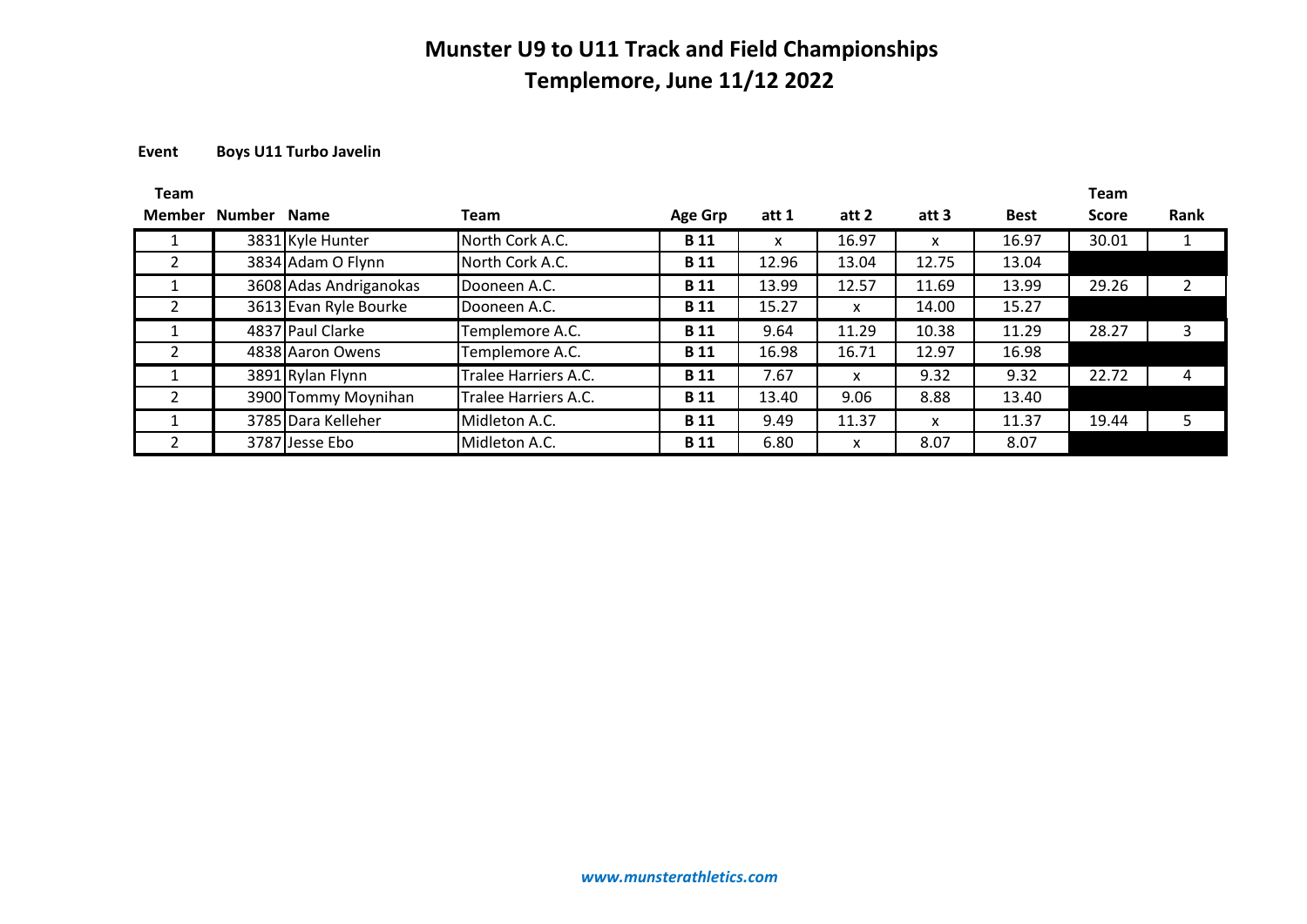**Event Boys U11 300m**

| <b>Team</b>    |             |                      |                        |                | <b>Time</b> | <b>Score</b> |                |
|----------------|-------------|----------------------|------------------------|----------------|-------------|--------------|----------------|
| <b>Member</b>  | Number Name |                      | <b>Team</b>            | <b>Age Grp</b> | (seconds)   | (Seconds)    | Rank           |
| 1              | 3836        | Mason Walsh          | North Cork A.C.        | <b>B</b> 11    | 108.80      | 225.29       | $\mathbf{1}$   |
| $\overline{2}$ | 3831        | Kyle Hunter          | North Cork A.C.        | <b>B</b> 11    | 116.49      |              |                |
| 1              | 4782        | Killian Coman        | Limerick A.C.          | <b>B</b> 11    | 110.04      | 226.92       | $\overline{2}$ |
| $\overline{2}$ | 4783        | Rian Kiely Keogan    | Limerick A.C.          | <b>B</b> 11    | 116.88      |              |                |
| 1              | 3661        | Dylan Keane          | Ennis Track A.C.       | <b>B</b> 11    | 112.04      | 234.41       | 3              |
| $\overline{2}$ | 3662        | <b>Tommy Malone</b>  | Ennis Track A.C.       | <b>B</b> 11    | 122.37      |              |                |
| 1              | 3575        | Patrick Sheehan      | Blarney/Inniscara A.C. | <b>B</b> 11    | 116.40      | 240.91       | 4              |
| 2              | 3574        | Dhani Kelleher       | Blarney/Inniscara A.C. | <b>B</b> 11    | 124.51      |              |                |
| 1              | 4809        | <b>Cathal Grimes</b> | Newport A.C.           | <b>B</b> 11    | 123.04      | 242.77       | 5              |
| 2              | 4810        | Ben Healy            | Newport A.C.           | <b>B</b> 11    | 119.73      |              |                |
| $\mathbf{1}$   | 4781        | Christopher Cannon   | Limerick A.C.          | <b>B</b> 11    | 128.46      | 254.35       | 6              |
| 2              | 4780        | Myles Anderson       | Limerick A.C.          | <b>B</b> 11    | 125.89      |              |                |
| $\mathbf{1}$   | 3837        | Anthony Maher        | North Cork A.C.        | <b>B</b> 11    | 123.91      | 255.33       | 7              |
| 2              | 3832        | Paudi Murphy         | North Cork A.C.        | <b>B</b> 11    | 131.42      |              |                |
| 1              | 3832        | Paudi Murphy         | North Cork A.C.        | <b>B</b> 11    | 131.42      | 255.33       | 8              |
| $\overline{2}$ | 3837        | <b>Anthony Maher</b> | North Cork A.C.        | <b>B</b> 11    | 123.91      |              |                |